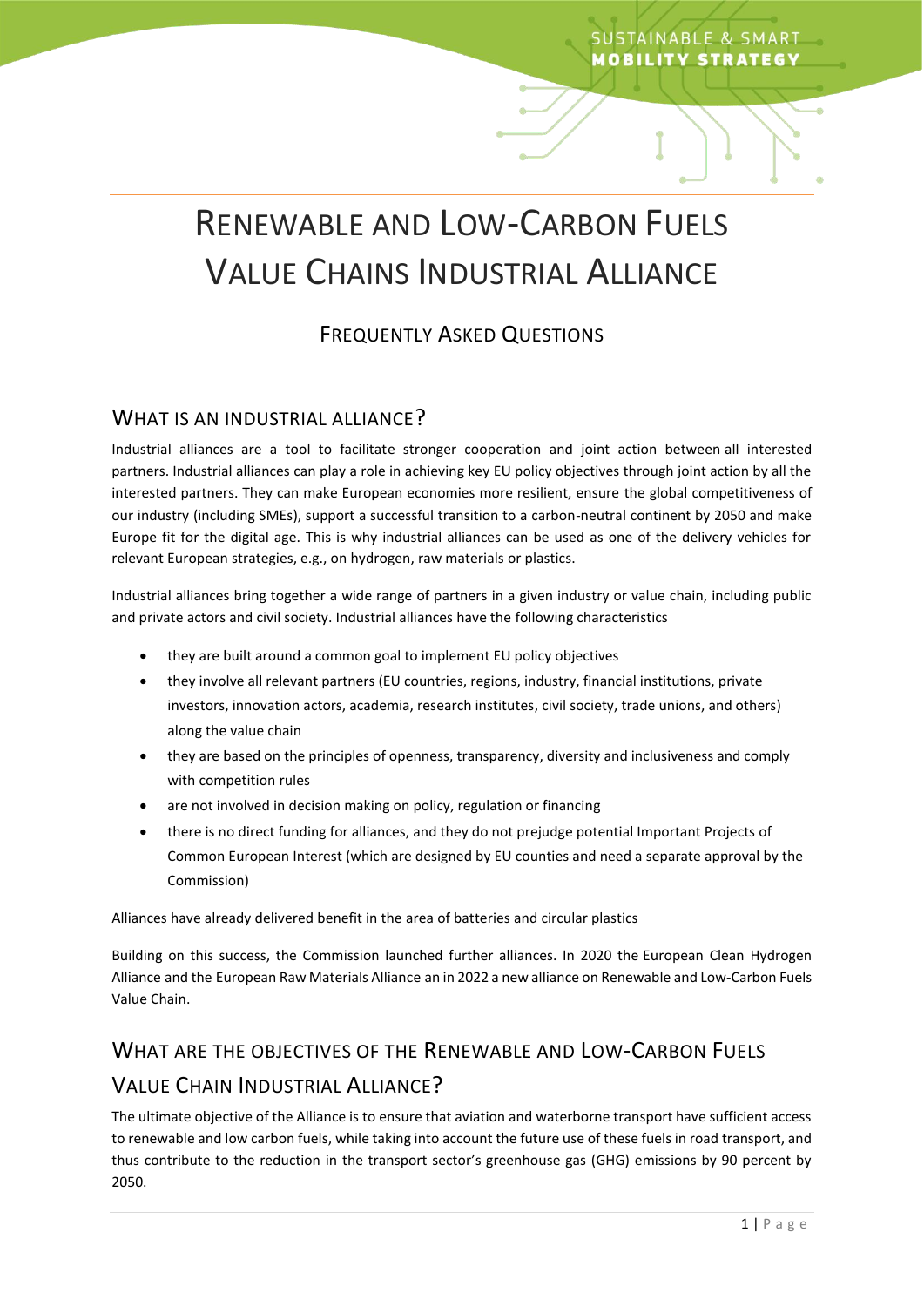In addition, the alliance will seek to achieve these 5 specific objectives:

- Objective 1: Building on the sustainable feedstock and production pathways eligible towards the decarbonisation targets put forward in FuelEU Maritime and ReFuelEU Aviation, the Alliance shall:
	- $\circ$  leverage on work done in other initiatives6, identify transport fuels which are most economically and environmentally suitable (including consideration for the zero pollution ambition7) for scaling up, and
	- o evaluate strong and weak points of the value chain (including systemic, technological, geographical and workforce related ones) and assess investment needs.
- Objective 2: For the purpose of accelerating market entry of new innovative fuels and associated technologies, the Alliance will assess the enabling conditions, such as those relating to demand and supply side including local availability of feedstock, adequately trained workforce and industry knowledge base in Member States. It will also identify gaps in standardisation, safety assessments, and make sure all stakeholders in the value chains are aware of any downstream certification requirements8. This assessment will feed into and inform relevant policy debates.
- Objective 3: Identifying and assessing existing relevant public and private financing opportunities as well as determining the suitability of additional instruments for de-risking investments for scaling up the production and crowding in private investments (in particular in relation to cross-border projects, including possible Important Projects of Common European Interest) and drawing conclusions on their suitability.
- Objective 4: Create of a pipeline of investment projects (including high TRL level R&D activities) based on prioritisation established under Objectives 1 and 2 and the self-assessment tools in order to increase their visibility and credibility. In the development of such pipeline, the Alliance will pay particular attention to focus on projects that are compatible with the transition to low- and zeroemission mobility. Ongoing processes to develop and subsequently deploy technologies for zeroemission vessels and aircraft shall not be negatively impacted.
- Objective 5: Looking at creating synergies with different transport modes and ensuring availability of resources for renewable and low-carbon fuels for aviation and waterborne transport (notably in cooperating with the European Clean Hydrogen Alliance and ensuring consistency between hydrogen production capacity increases and different utilisation pathways in transport, such as for e-fuels).

## WHAT ARE THE EXPECTED DELIVERABLES?

The alliance will agree upon its key deliverables by endorsing the alliance work plan at the first meeting of the General Assembly planned for beginning of July 2022. Members of the Alliance will be able to contribute to the formation of the alliance work plan during the consultation process to be held in the month of June 2022. Alliance deliverables will need to build upon the alliance 5 objectives.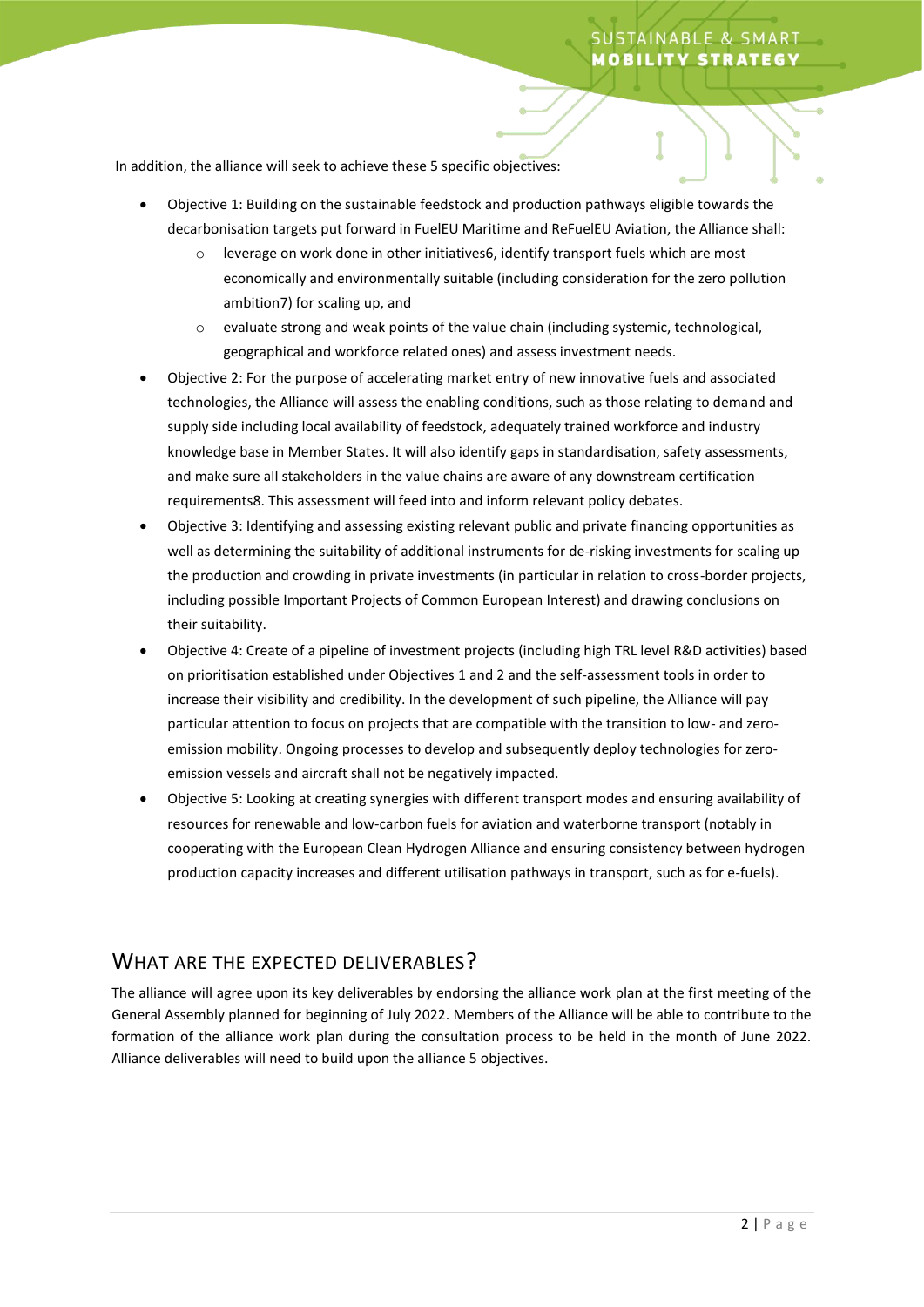## WHO CAN JOIN THE ALLIANCE?

The EU renewables and low-carbon fuels value chain will need to be well integrated with global value chains, in particular, considering the global character of aviation and waterborne transport operations. For this reason, the alliance will implement a strategically open approach towards participation of companies and other stakeholders from our global partners. No restrictions are planned for membership regarding the ownership or location.

Any company or organisation, EU bodies and agencies, Member States, local and regional authorities or their agencies, recognised social partner organisations as well as other stakeholder groups, civil society organisations or members of Horizon Europe Partnerships can become a member of the Alliance.

The Alliance does not exclude any modes: in the medium term, different renewable and low-carbon fuels will continue to play a significant role in the decarbonisation of road transport, and businesses active in road transport fuel production, storage and distribution that are interested in diversifying their customer base and expanding into the aviation and waterborne sectors would be an added value in the Alliance. This would mean new business opportunities and would provide greater resilience over the entire value chain.

However, specific discussion fora that will be called for in the context of the alliance will be limited in size, and therefore selection will be performed by the Commission to ensure geographic and size balance as well as to secure that companies with desired value chain position (as well as other key stakeholders) are well represented.

## WHAT ARE THE CRITERIA, CONDITIONS, AND FORMALITIES TO JOIN THE

## ALLIANCE?

An entity becomes a member of the Alliance by transmitting to the European Commission a signed Alliance Declaration following this [link.](https://ec.europa.eu/eusurvey/runner/rlcf-alliance-declaration) The alliance declaration includes:

- a commitment to contribute towards the objectives of the Alliance
- a motivation
- an annex outlining principles and working methods of the Alliance
- an annex outlining competitiveness compliance guidance.

The Alliance remains open to new members at all stages of its operation.

The alliance is open to businesses and non-governmental organisations both from EU and foreign countries. Authorities and bodies of EU Member States are also invited to become a member. Members of the Alliance need to be registered in the EU Transparency register.

# HOW WILL THE ALLIANCE WORK? WHAT WILL BE THE ROLE OF THE GENERAL ASSEMBLY, THE ROUNDTABLES, THE STEERING GROUP AND SECRETARIAT?

The structure of the Alliance should reflect the specificities and challenges of each priority mode and fuel production pathways. The alliance governance will include: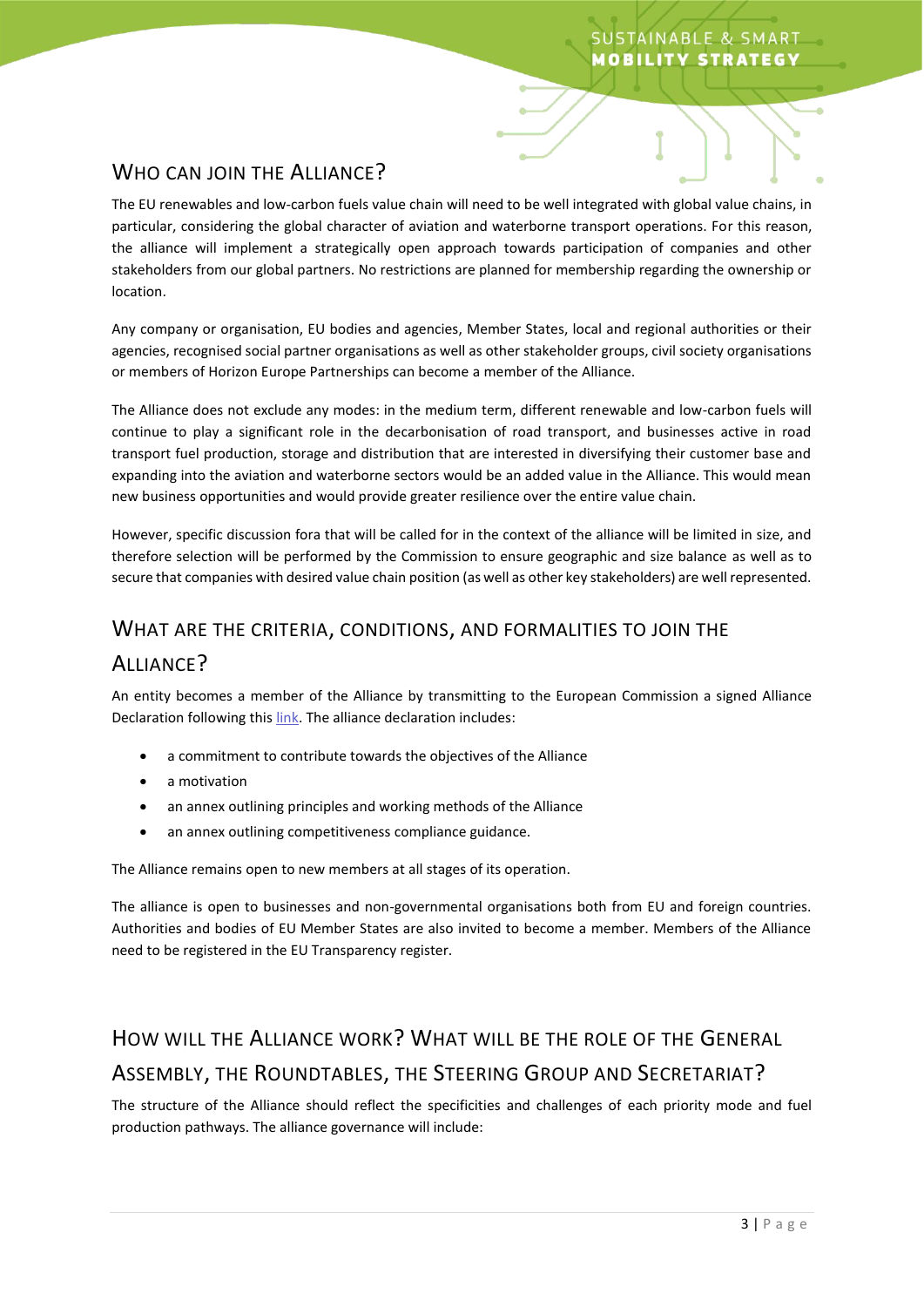## **USTAINABLE & SMART MOBILITY STRATEGY**

• The General Assembly comprising of all members of the alliance grouped in two chambers for waterborne and aviation mode, respectively. The Chairs of the chambers will be appointed by the General Assembly for one-year terms. To allow operations of all structures during early phases of the Alliance preparation, the Commission invited Safran and Fincantieri to act as first chairs of the Aviation and Waterborne pillar, respectively.

First meeting of the General Assembly is planned for June 2022 to endorse the workplan of the Alliance.

- Several roundtables grouping selected stakeholders from value chains along:
	- key fuel production pathways and transport modes (aviation and waterborne), and
	- o key challenges common to all modes, e.g., access to feedstock, access to finance, etc. selected based on open call for participants

Specific number, definition and tasks of roundtables will be defined in the workplan of the alliance, to be consulted with the Alliance members before endorsement at the General Assembly.

A separate selection process will be conducted from among the Alliance members paying particular attention to ensure (at all times):

- Optimal geographic balance, favouring underrepresented regions of the EU
- Representation of large, medium, and small enterprises
- Contribution from broader stakeholders, including NGOs.
- The Secretariat managed jointly by Fuels Europe and Hydrogen Europe, based on Memorandum of Understanding agreed with the Commission.
- The Steering Group to ensure policy steering and monitoring of progress from the Commission comprising of the Chairs of General Assembly, Secretariat organisations and the Commission.

## WHAT WILL BE THE ROLE OF DG MOVE / EU COMMISSION?

Industrial alliances are a formula of action of the EU Commission that brings together businesses, investors, and policymakers to facilitate formation of economically viable value chains in the EU and in connexion with our global trading partners. The EU Commission is providing the alliance with the security and predictability of investment environment as well as providing a safe area for discussion on how to rapidly scale up production, distribution, and consumption capacity for renewable and low-carbon fuels in aviation and maritime. In more practical ways, The EU Commission (DG MOVE) will facilitate works of the alliance by chairing the High Level Steering Group, screening of applications, selection of members of the roundtables in transparent and nondiscriminatory way and by providing guidance on how to remain compliant with competition rules.

## ARE THERE ANY CONNECTIONS WITH THE OTHER EUROPEAN ALLIANCES?

The Alliance will reach out to other relevant industry initiatives to avoid duplication.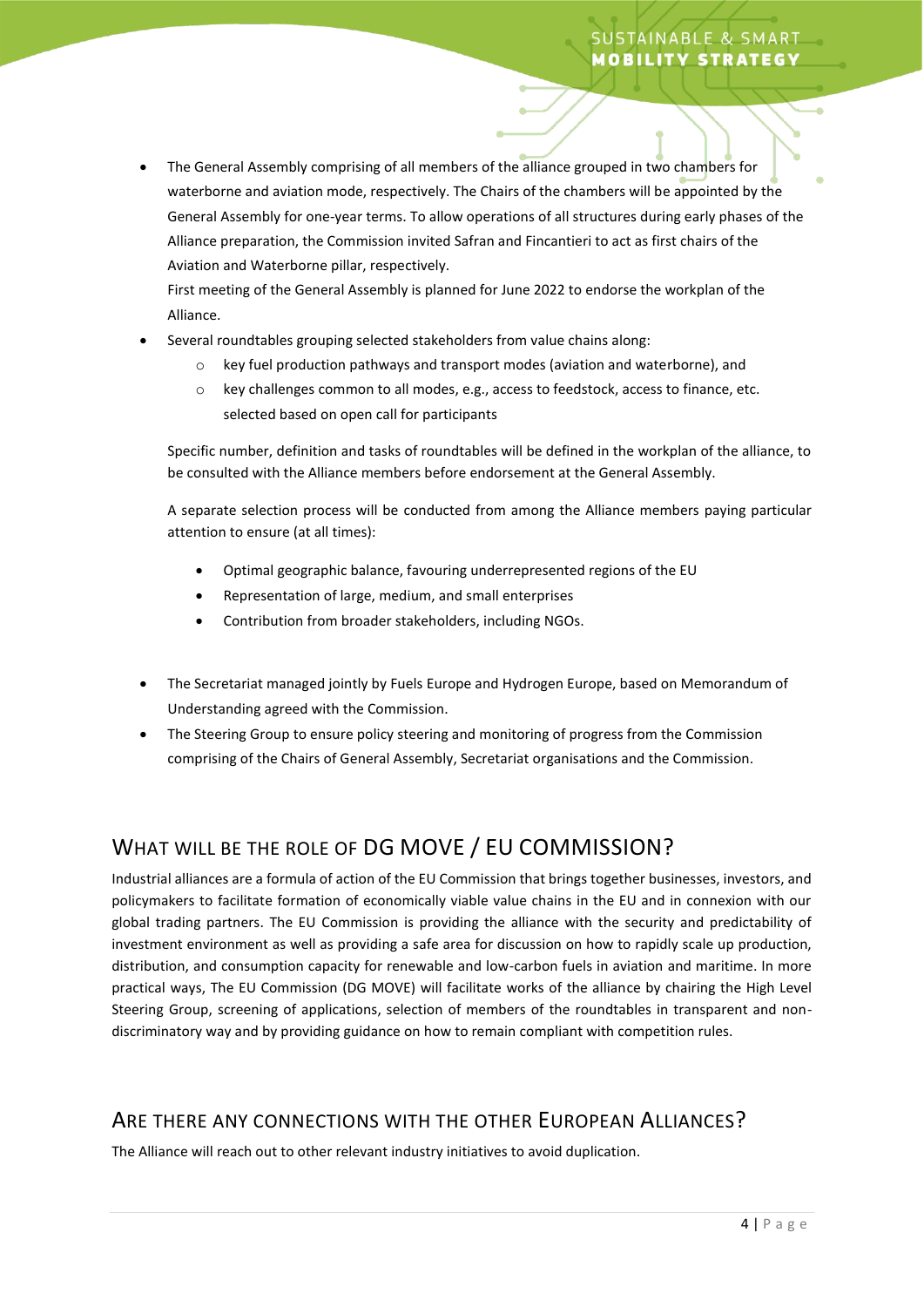Two of the six European Clean Hydrogen Alliance thematic roundtables (Industry Roundtable and Mobility Roundtable) are directly relevant for the future work of the Renewable and Low-Carbon Fuels Alliance:

- The Mobility Roundtable focuses on the uptake of hydrogen in transport. This requires investment in new types of storage and distribution networks. It also requires new types of vehicles. Thus, both alliances are complementary; they will not overlap.
- The Industry Roundtable identifies as a target the production of synthetic fuels. However, the destination of these fuels is not further specified.

The upcoming Industry on Alliance Zero Emission Aviation (AZEA) seeks to prepare the market uptake of a new generation of green aircraft using non-drop-in fuels (battery electric, hybrid, hydrogen) in all market segments. This alliance aims to address the gap between research and technological development and the readiness of the entire European aviation value chain. The activities of both alliances are therefore complementary; they do not overlap.

## WHAT ARE THE NEXT STEPS AND THE ALLIANCE TIMELINE FOR 2022?

The Alliance key steps in the coming months are:

- Beginning of May process alliance membership applications and distribute invitations
- Beginning of June launch consultation with alliance members on the alliance work plan and rules of procedures of the General Assembly
- Middle July host the first General Assembly of the alliance to endorse the alliance work plan
- October launch call for members of the thematic roundtables (enumerated in the work plan)
- November selection of members and establishment of the thematic roundtables
- By end of 2022 each roundtable to agree upon its rules of procedures and select chair / facilitator.
- By mid 2023 each roundtable to complete its key tasks
- By mid 2023 launch of the process to collect project proposals for inclusion in the alliance project pipeline of projects.

## IS THE RLCF ALLIANCE OPEN TO INDUSTRIAL PARTNERS FROM THIRD

#### COUNTRIES?

The development of sustainable fuels in the aviation and maritime transport sectors is a global challenge. In this perspective, the RLCF alliance is open and inclusive. Business and non-governmental non-profit stakeholders from third countries are invited to participate in the work of the Alliance . The alliance will seek to build cooperation at the international level with similar initiatives rising around the World. Willing organisations need be registered in the EU transparency register.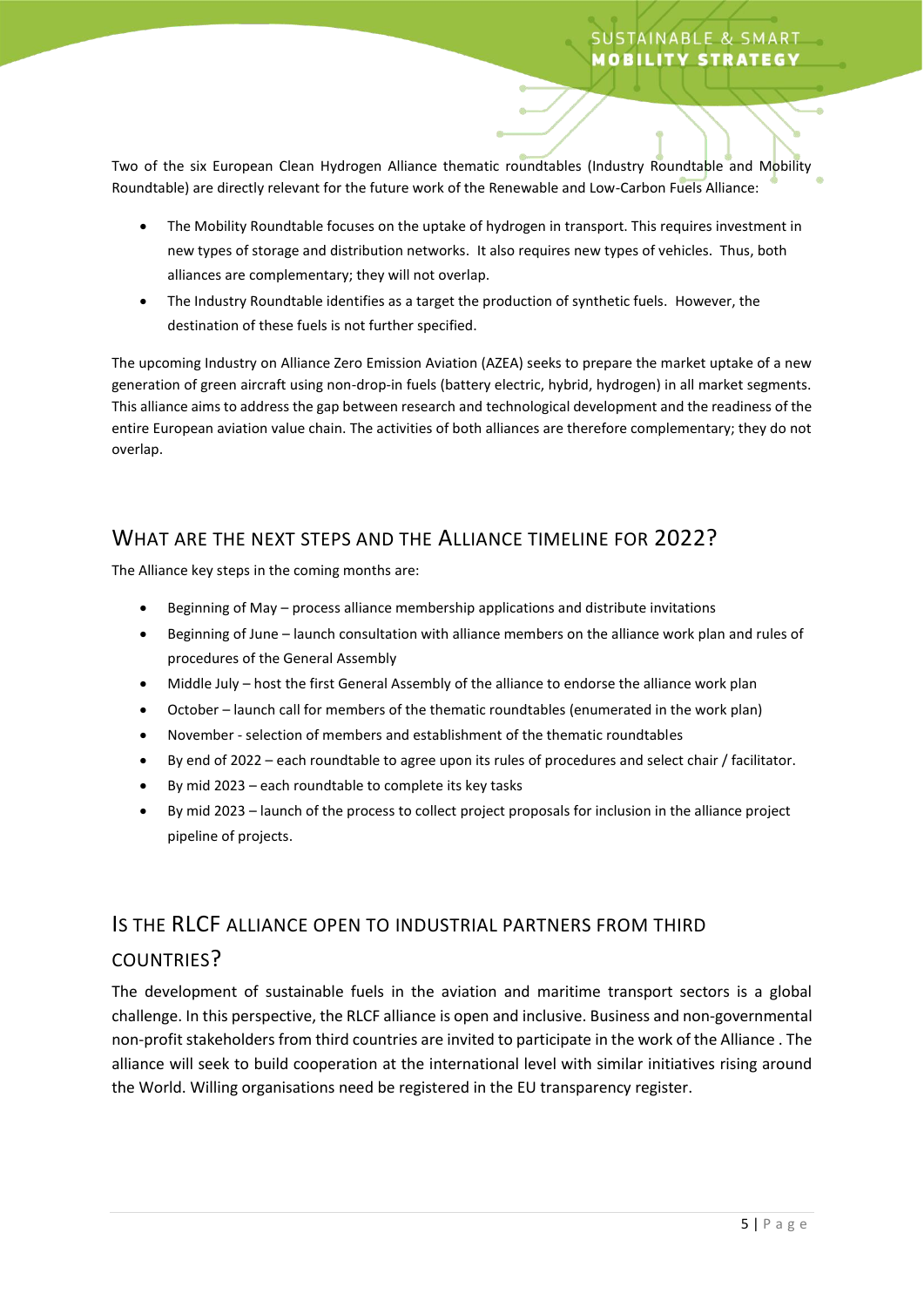#### WHEN WILL THE THEMATIC ROUNDTABLES BE IDENTIFIED?

Specific roundtables will be identified with the preparation of the first annual Framework work plan the number and themes of the roundtables will be proposed to alliance members during a consultation on this draft work plan. This work plan and the round tables will be approved by the first general assembly of the alliance.

## HOW WILL THE PARTICIPANTS IN THE DIFFERENT ROUND TABLES BE SELECTED?

After the creation of the round tables, a call for applications will be launched after the first general assembly. The Commission after an advice from the Steering Group will compose the round tables ensuring a good representation of each part of the value chain of sustainable fuels in the aviation, maritime and energy sectors as well as a good geographical representation. The Commission will also consider the expertise and contributions needed for the work of each round table.

Roundtables will need to be manageable and include experts from respective fields, therefore selection will be based both on the ground of personal qualifications of delegates and the stakeholders represented. Each roundtable will have a set of deliverables to be submitted to the alliance, but majority of the tasks should be completed within 12 months from establishment of the roundtables.

## WHAT KIND OF CONTRIBUTION IS EXPECTED FROM MEMBERS?

The contribution of each member depends on its own expertise and means. The level of engagement can therefore vary from observing to becoming an active contributor. If a member wants to receive and have specific information regarding the deployment of sustainable fuels in the aviation and maritime sectors, it will be encouraged to attend the general assembly meetings where general information and update on the work of the alliance will be provided. If a member wants to contribute actively by bringing specific expertise, data, presentations of on-going R&D and industrial projects, it is recommended to participate in the future roundtables. The Alliance membership does not require any financial contributions.

## WHAT IS THE ROLE OF THE AVIATION AND MARITIME CHAMBER?

The two chambers jointly form the general assembly of the alliance. A key task for the general assembly is to provide an overall mandate to the alliance by endorsing the work plan of the alliance and, in subsequent years, give orientation for the achievements. Each chamber will also delegate from among its members a representative to join the alliance steering group by selection of the chair of the chamber. The chairs for the first term were appointed by the Commission to allow for smooth functioning of the steering group in initial stages of the preparation of the alliance.